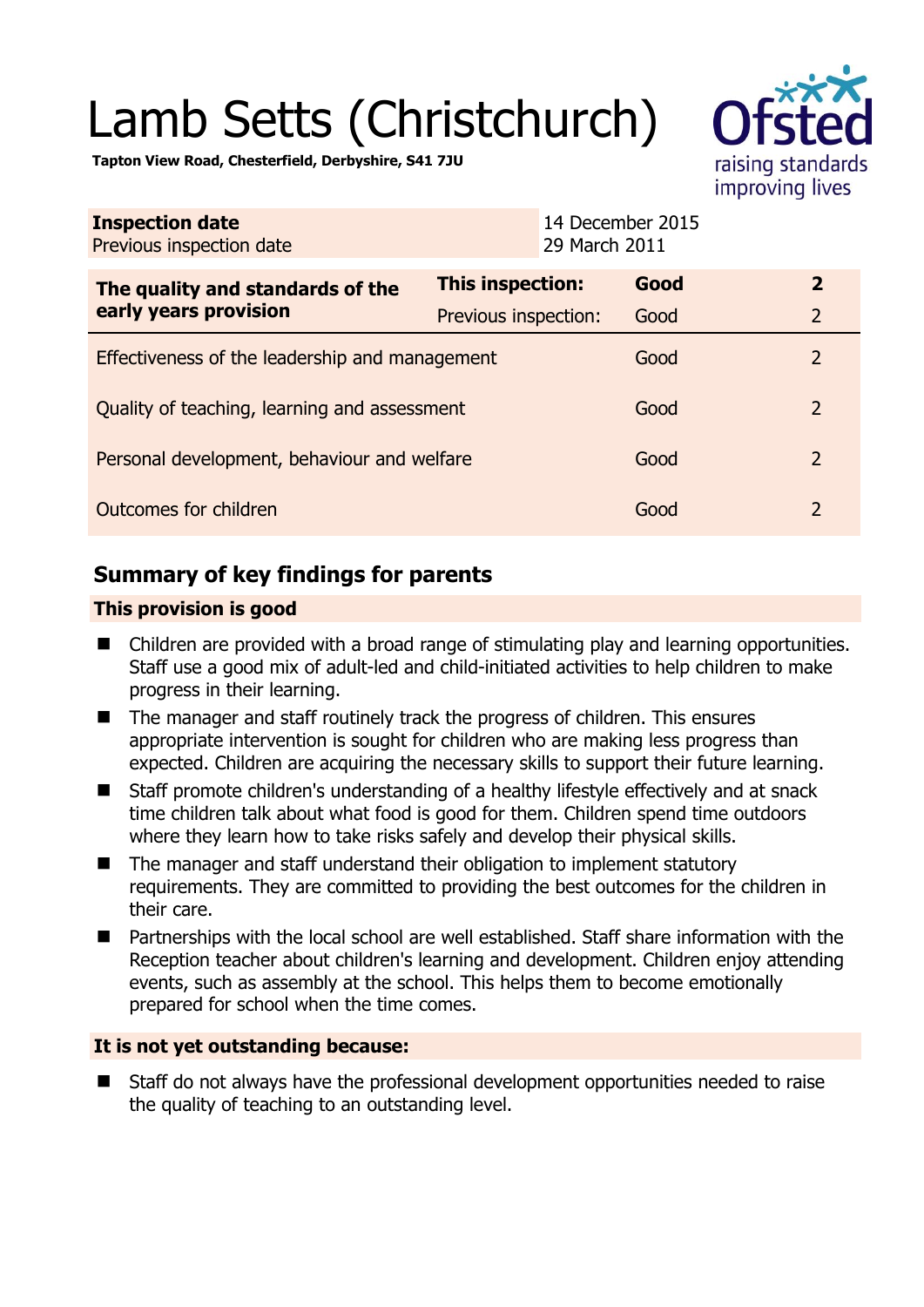## **What the setting needs to do to improve further**

#### **To further improve the quality of the early years provision the provider should:**

■ build on the current arrangements for professional development to provide more opportunities for staff to further raise the quality of their teaching.

#### **Inspection activities**

- $\blacksquare$  The inspector observed the quality of teaching during activities indoors and outdoors, and assessed the impact this has on children's learning.
- The inspector completed a joint observation with the deputy manager.
- The inspector held a meeting with the manager. She looked at relevant documentation, such as the self-evaluation and evidence of the suitability of staff working in the setting.
- The inspector spoke to a small selection of parents during the inspection and took account of their views.

**Inspector**  Ruth Moore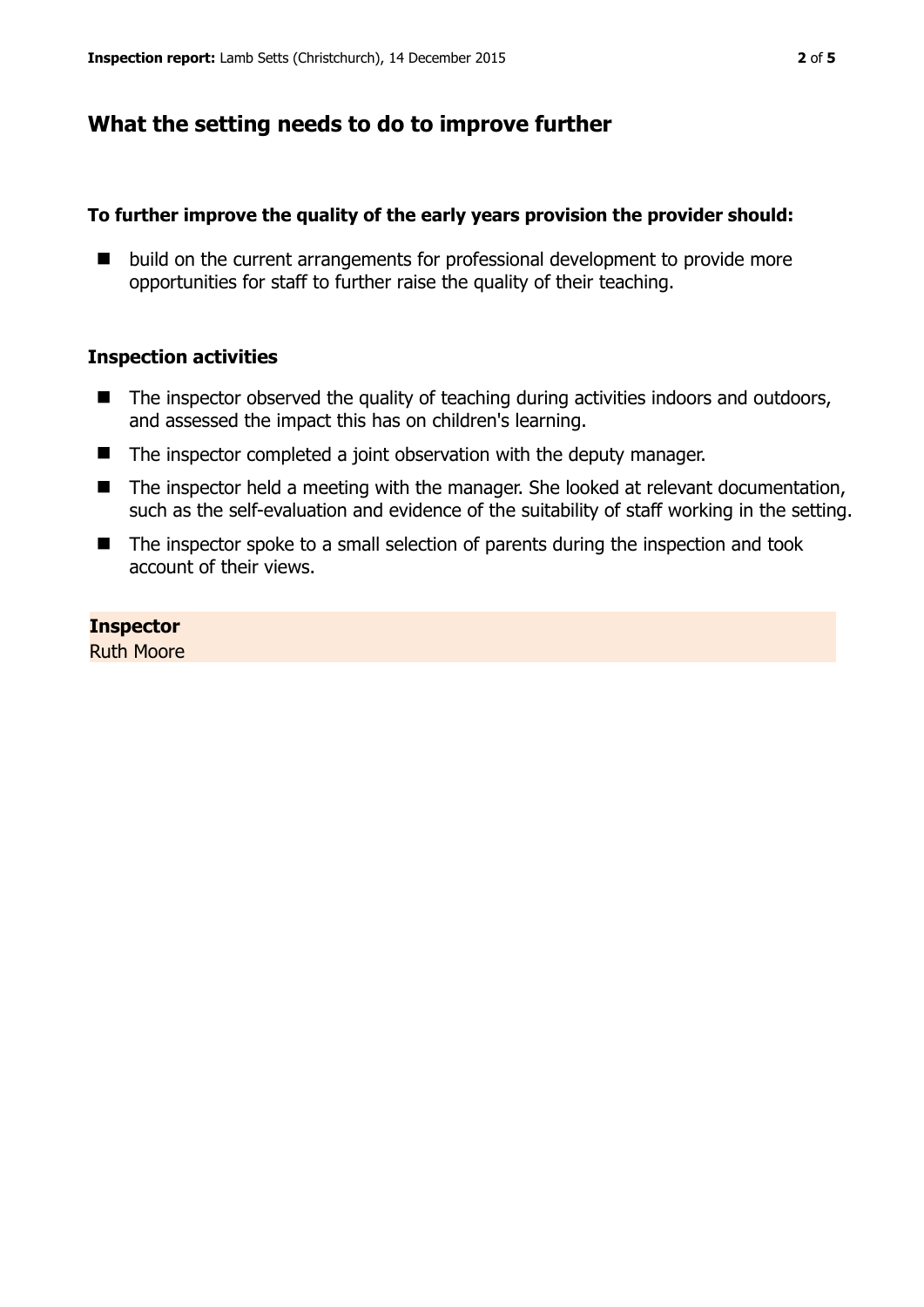## **Inspection findings**

## **Effectiveness of the leadership and management is good**

The manager reviews staff performance through regular supervision meetings. She models effective practice and coaches the staff team well. The arrangements for safeguarding are effective. The manager ensures all staff are vetted and checks that they remain suitable to work with children. Staff fully understand their role in protecting children and are aware of the procedure to follow should there be concerns about the welfare of a child in their care. Secure recruitment procedures are followed and new staff complete a thorough induction process. This helps them to gain relevant knowledge of the policies and procedures in place. The manager and staff use continuous evaluation to identify areas for improvement that will benefit children. They take into account the views of children and parents to inform action plans. Parents are complimentary about the staff and the service that they provide. They are invited to discuss their children's progress and development and attend fun activities, such as stay and play sessions. This enables them to continue children's learning at home.

## **Quality of teaching, learning and assessment is good**

The manager and staff are well qualified and the quality of teaching is strong. Staff regularly observe and assess what children can do and how they prefer to learn. This helps them to plan stimulating and interesting activities that children enjoy taking part in. Staff sensitively play alongside children and encourage them to use their imagination skills. Children act out different roles as they use screwdrivers and drills to mend kitchen equipment. Staff are skilled at supporting children's language development. They also promote children's literacy and writing skills very well through providing a wide range of different activities.

### **Personal development, behaviour and welfare are good**

Children form secure attachments with their key persons, who have a very good knowledge of each child, their interests and routines. The environment is interesting and challenging. Staff display photographs of children taking part in activities. This helps children to feel welcome and they develop a secure sense of belonging at the setting. Children behave well as staff encourage friendly behaviour, sharing and turn taking. Staff recognise children's individual achievements and give them lots of praise for their efforts. Older children enjoy being an authorised helper of the day and show consideration for their younger friends. Staff provide a wide range of resources and activities for children to gain experiences of the wider world. This contributes towards their understanding of diversity.

### **Outcomes for children are good**

Children are motivated and eager to participate in the range of learning opportunities available. They listen to the views of others and are confident learners. All children, including two-year-olds, make good progress from their starting points.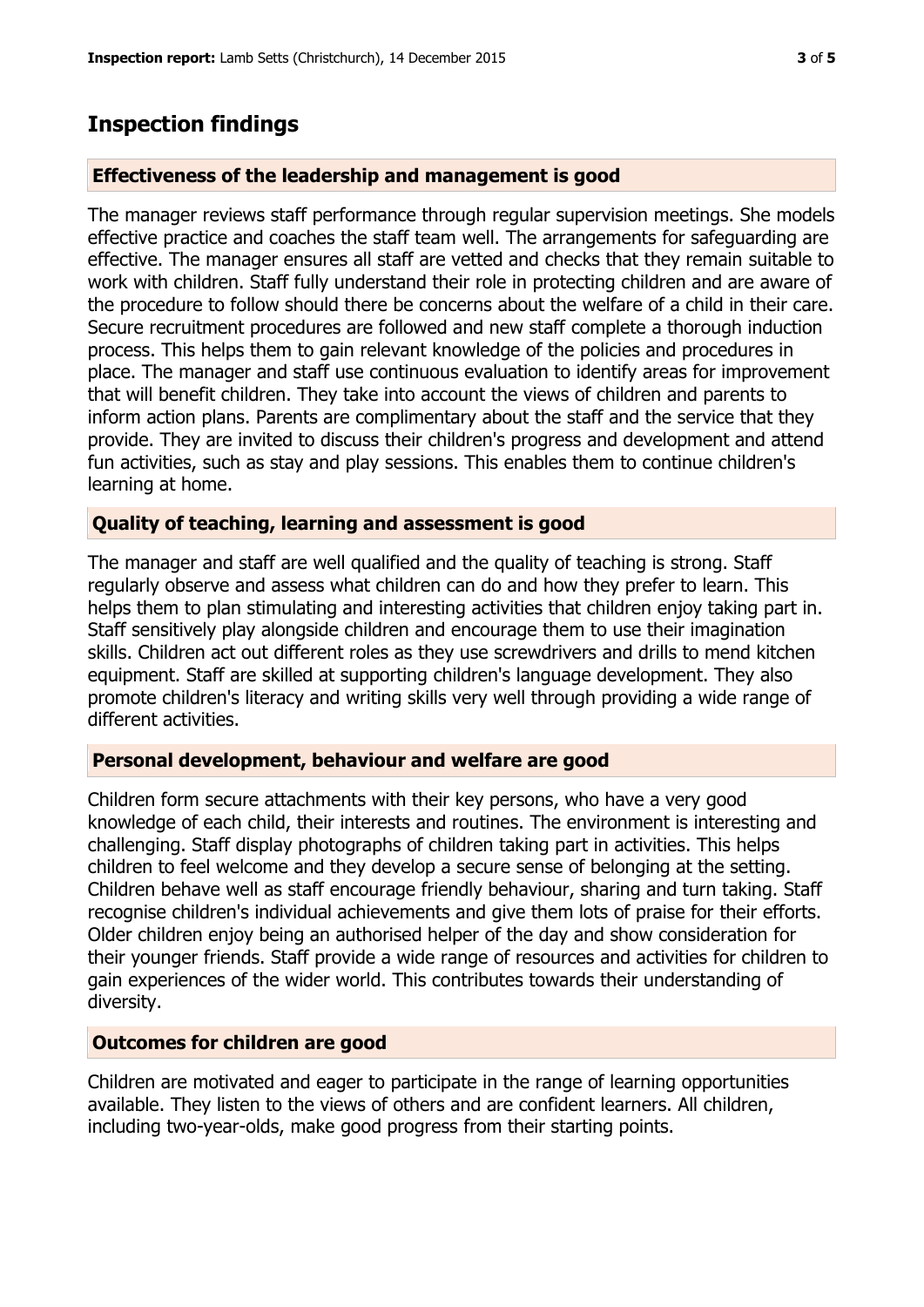# **Setting details**

| Unique reference number       | EY245181                                                                             |  |
|-------------------------------|--------------------------------------------------------------------------------------|--|
| <b>Local authority</b>        | Derbyshire                                                                           |  |
| <b>Inspection number</b>      | 860234                                                                               |  |
| <b>Type of provision</b>      | Sessional provision                                                                  |  |
| Day care type                 | Childcare - Non-Domestic                                                             |  |
| <b>Registers</b>              | Early Years Register, Compulsory Childcare<br>Register, Voluntary Childcare Register |  |
| <b>Age range of children</b>  | $2 - 4$                                                                              |  |
| <b>Total number of places</b> | 32                                                                                   |  |
| Number of children on roll    | 20                                                                                   |  |
| <b>Name of provider</b>       | Lamb Setts Nursery Partnership                                                       |  |
| Date of previous inspection   | 29 March 2011                                                                        |  |
| <b>Telephone number</b>       | 01246 520400                                                                         |  |

Lamb Setts (Christchurch) was registered in 2002. The nursery employs three members of childcare staff. Of these, two hold appropriate early years qualifications at level 3 and one holds Early Years Professional Status. The nursery opens Monday to Friday during term time. Sessions are from 8.45am to 11.45am and from 12.30pm to 3.30pm. The nursery also provides lunchtime cover from 11.45am to 12.30pm. The nursery provides funded early education for two-, three- and four-year-old children. The school follows the Montessori approach to teaching.

This inspection was carried out by Ofsted under sections 49 and 50 of the Childcare Act 2006 on the quality and standards of provision that is registered on the Early Years Register. The registered person must ensure that this provision complies with the statutory framework for children's learning, development and care, known as the Early Years Foundation Stage.

Any complaints about the inspection or the report should be made following the procedures set out in the guidance 'Complaints procedure: raising concerns and making complaints about Ofsted', which is available from Ofsted's website: www.gov.uk/government/organisations/ofsted. If you would like Ofsted to send you a copy of the guidance, please telephone 0300 123 4234, or email enquiries@ofsted.gov.uk.